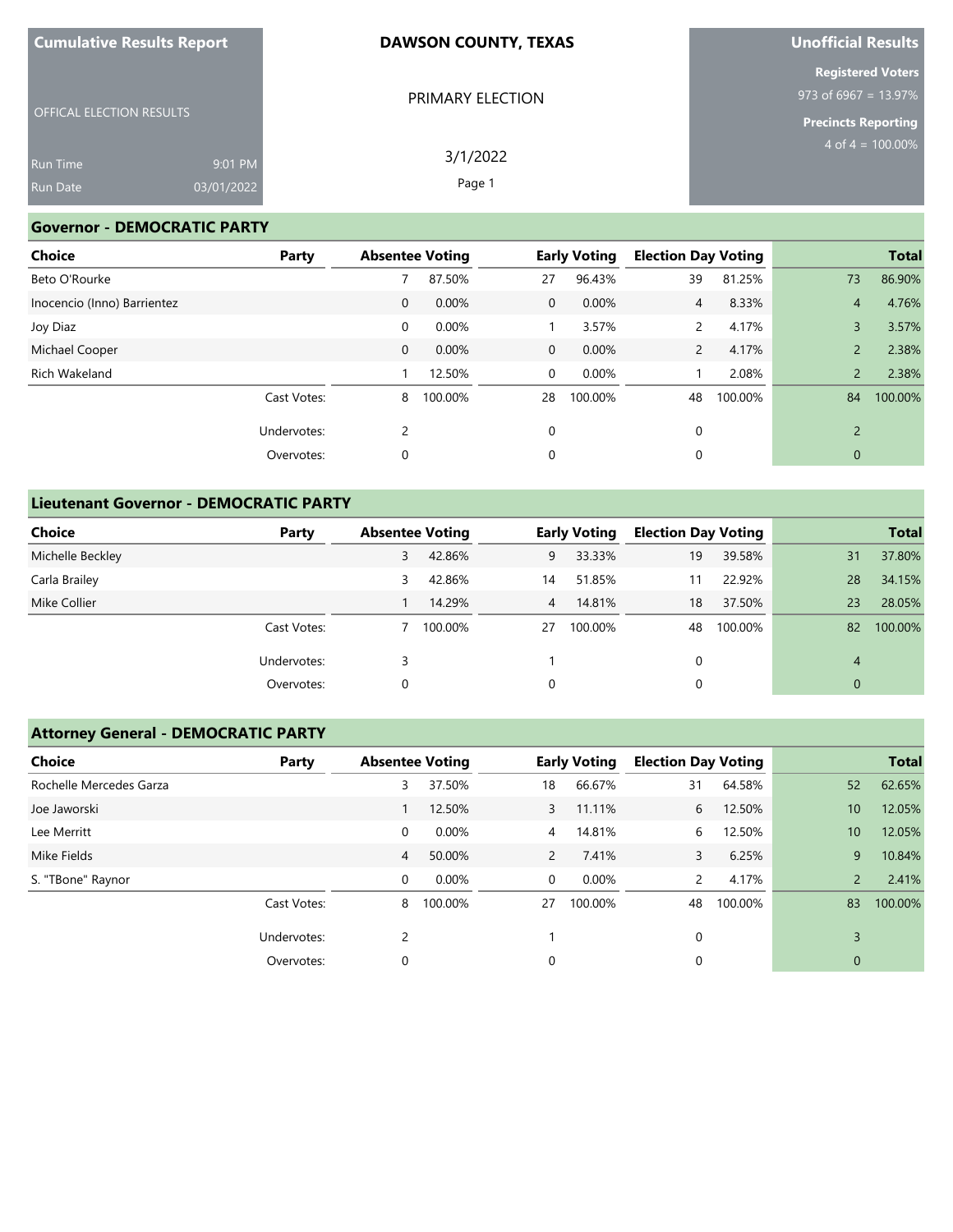| <b>Cumulative Results Report</b> |  |  |  |  |
|----------------------------------|--|--|--|--|
|----------------------------------|--|--|--|--|

# **Unofficial Results**

|                                 |            |                  | <b>Registered Voters</b> |
|---------------------------------|------------|------------------|--------------------------|
|                                 |            | PRIMARY ELECTION | 973 of 6967 = $13.97\%$  |
| <b>OFFICAL ELECTION RESULTS</b> |            |                  | Precincts Reporting      |
| <b>Run Time</b>                 | 9:01 PM    | 3/1/2022         | $4$ of $4 = 100.00\%$    |
| <b>Run Date</b>                 | 03/01/2022 | Page 2           |                          |

## **Comptroller of Public Accounts - DEMOCRATIC PARTY**

| <b>Choice</b>    | Party       | <b>Absentee Voting</b> |         |                | <b>Early Voting</b> | <b>Election Day Voting</b> |         |                | <b>Total</b> |
|------------------|-------------|------------------------|---------|----------------|---------------------|----------------------------|---------|----------------|--------------|
| Angel Luis Vega  |             | 3                      | 37.50%  | 16             | 61.54%              | 22                         | 45.83%  | 41             | 50.00%       |
| Janet T. Dudding |             |                        | 25.00%  |                | 26.92%              | 18                         | 37.50%  | 27             | 32.93%       |
| Tim Mahoney      |             | 3                      | 37.50%  | $\overline{3}$ | 11.54%              | 8                          | 16.67%  | 14             | 17.07%       |
|                  | Cast Votes: | 8                      | 100.00% | 26             | 100.00%             | 48                         | 100.00% | 82             | 100.00%      |
|                  | Undervotes: |                        |         |                |                     | 0                          |         | $\overline{4}$ |              |
|                  | Overvotes:  | 0                      |         | 0              |                     | 0                          |         | $\mathbf{0}$   |              |

## **Commissioner of the General Land Office - DEMOCRATIC PARTY**

| <b>Choice</b><br>Party |  | <b>Absentee Voting</b> |         | <b>Early Voting</b> |         |    |         | <b>Election Day Voting</b> |         | <b>Total</b> |
|------------------------|--|------------------------|---------|---------------------|---------|----|---------|----------------------------|---------|--------------|
| Sandragrace Martinez   |  | 3                      | 37.50%  | 12                  | 46.15%  | 24 | 50.00%  | 39                         | 47.56%  |              |
| Jinny Suh              |  | 2                      | 25.00%  | 10                  | 38.46%  | 11 | 22.92%  | 23                         | 28.05%  |              |
| Jay Kleberg            |  |                        | 12.50%  | $\overline{2}$      | 7.69%   | 8  | 16.67%  | 11                         | 13.41%  |              |
| Michael Lange          |  | 2                      | 25.00%  | $\overline{2}$      | 7.69%   | 5. | 10.42%  | 9                          | 10.98%  |              |
| Cast Votes:            |  | 8                      | 100.00% | 26                  | 100.00% | 48 | 100.00% | 82                         | 100.00% |              |
| Undervotes:            |  | 2                      |         | 2                   |         | 0  |         | 4                          |         |              |
| Overvotes:             |  | 0                      |         | 0                   |         | 0  |         | $\mathbf 0$                |         |              |

## **Commissioner of Agriculture - DEMOCRATIC PARTY**

| <b>Choice</b> | Party       | <b>Absentee Voting</b> |           |    | <b>Early Voting</b> | <b>Election Day Voting</b> |         |          | <b>Total</b> |
|---------------|-------------|------------------------|-----------|----|---------------------|----------------------------|---------|----------|--------------|
| Susan Hays    |             |                        | 50.00%    | 19 | 70.37%              | 34                         | 72.34%  | 56       | 70.00%       |
| Ed Ireson     |             | 3                      | 50.00%    | 8  | 29.63%              | 13                         | 27.66%  | 24       | 30.00%       |
|               | Cast Votes: |                        | 6 100.00% | 27 | 100.00%             | 47                         | 100.00% | 80       | 100.00%      |
|               | Undervotes: | 4                      |           |    |                     |                            |         | 6        |              |
|               | Overvotes:  |                        |           | 0  |                     | 0                          |         | $\Omega$ |              |

## **Railroad Commissioner - DEMOCRATIC PARTY**

| <b>Choice</b> | Party       | <b>Absentee Voting</b> |         | <b>Early Voting</b> |         | <b>Election Day Voting</b> |         |    |         |  | <b>Total</b> |
|---------------|-------------|------------------------|---------|---------------------|---------|----------------------------|---------|----|---------|--|--------------|
| Luke Warford  |             |                        | 100.00% | 23                  | 100.00% | 43                         | 100.00% | 73 | 100.00% |  |              |
|               | Cast Votes: |                        | 100.00% | 23                  | 100.00% | 43                         | 100.00% | 73 | 100.00% |  |              |
|               | Undervotes: |                        |         |                     |         |                            |         | 13 |         |  |              |
|               | Overvotes:  |                        |         |                     |         |                            |         | 0  |         |  |              |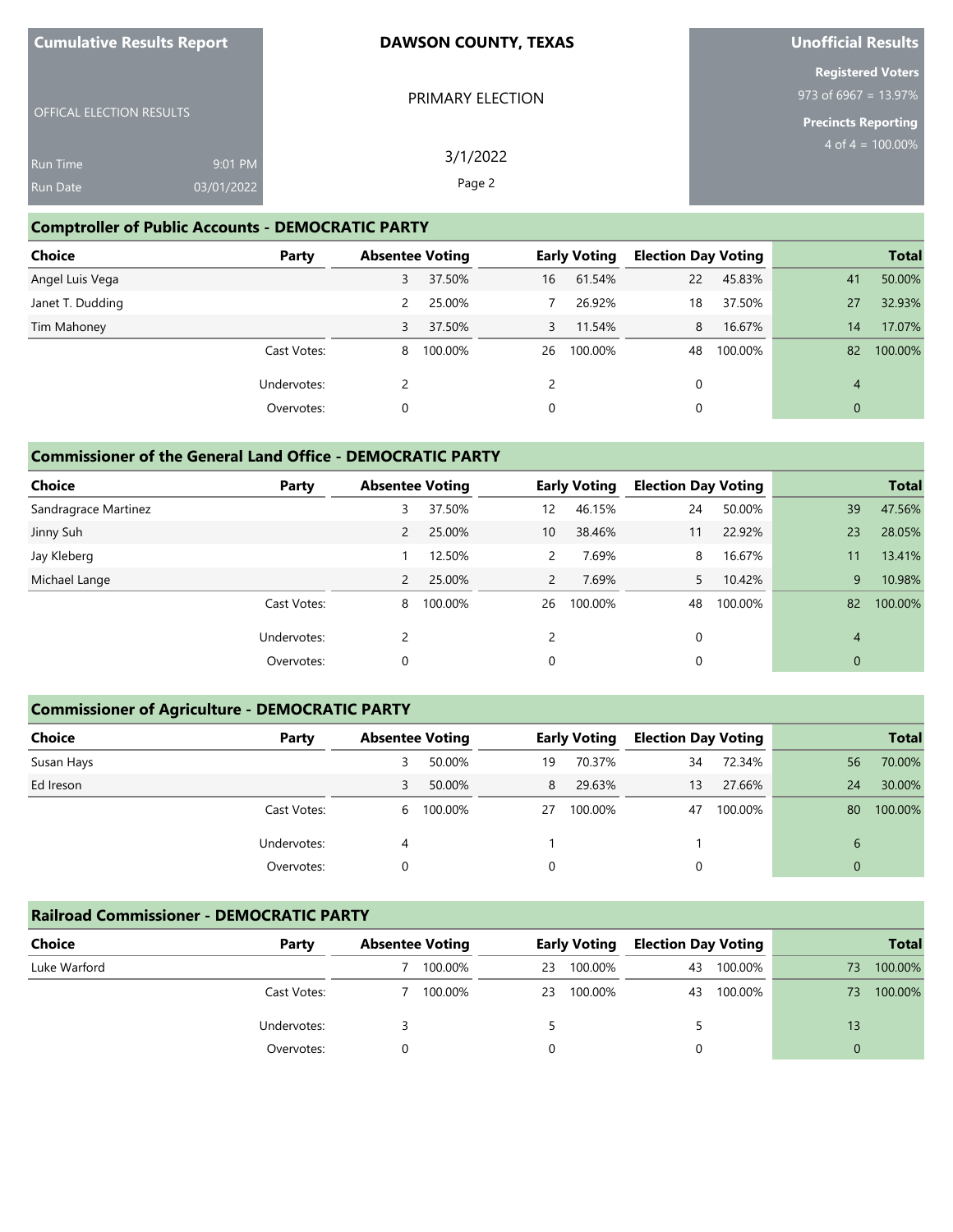| <b>Cumulative Results Report</b> |  |
|----------------------------------|--|
|----------------------------------|--|

OFFICAL ELECTION RESULTS

#### **DAWSON COUNTY, TEXAS**

PRIMARY ELECTION

3/1/2022 Page 3

# **Unofficial Results**

**Registered Voters** 973 of 6967 = 13.97%

**Precincts Reporting**  $4$  of  $4 = 100.00\%$ 

Run Time Run Date 9:01 PM 03/01/2022

## **Justice, Supreme Court, Place 3 - DEMOCRATIC PARTY**

| <b>Choice</b> | Party       | <b>Absentee Voting</b> |         |    | <b>Early Voting</b> | <b>Election Day Voting</b> |         |    | <b>Total</b> |
|---------------|-------------|------------------------|---------|----|---------------------|----------------------------|---------|----|--------------|
| Erin A Nowell |             |                        | 100.00% | 22 | 100.00%             | 44                         | 100.00% | 73 | 100.00%      |
|               | Cast Votes: |                        | 100.00% | 22 | 100.00%             | 44                         | 100.00% | 73 | 100.00%      |
|               | Undervotes: |                        |         | b  |                     | 4                          |         | 13 |              |
|               | Overvotes:  |                        |         |    |                     |                            |         |    |              |

#### **Justice, Supreme Court, Place 5 - DEMOCRATIC PARTY**

| <b>Choice</b>  | Party       | <b>Absentee Voting</b> |    | <b>Early Voting</b> | <b>Election Day Voting</b> |         |    | <b>Total</b> |
|----------------|-------------|------------------------|----|---------------------|----------------------------|---------|----|--------------|
| Amanda Reichek |             | 100.00%                |    | 22 100.00%          | 47                         | 100.00% | 76 | 100.00%      |
|                | Cast Votes: | 100.00%                | 22 | 100.00%             | 47                         | 100.00% | 76 | 100.00%      |
|                | Undervotes: |                        | b  |                     |                            |         | 10 |              |
|                | Overvotes:  |                        |    |                     |                            |         |    |              |

## **Justice, Supreme Court, Place 9 - DEMOCRATIC PARTY**

| <b>Choice</b>   | Party       | <b>Absentee Voting</b> |         |    | <b>Early Voting</b> | <b>Election Day Voting</b> |         |          | <b>Total</b> |
|-----------------|-------------|------------------------|---------|----|---------------------|----------------------------|---------|----------|--------------|
| Julia Maldonado |             | 8                      | 100.00% | 22 | 100.00%             | 46                         | 100.00% | 76       | 100.00%      |
|                 | Cast Votes: | 8                      | 100.00% |    | 22 100.00%          | 46                         | 100.00% | 76       | 100.00%      |
| Undervotes:     |             |                        |         | b  |                     | 2                          |         | 10       |              |
|                 | Overvotes:  |                        |         |    |                     |                            |         | $\Omega$ |              |

## **Judge, Court of Criminal Appeals, Place 5 - DEMOCRATIC PARTY**

| Choice       | Party       | <b>Absentee Voting</b> |         |    | <b>Early Voting</b> | <b>Election Day Voting</b> |         |          | <b>Total</b> |
|--------------|-------------|------------------------|---------|----|---------------------|----------------------------|---------|----------|--------------|
| Dana Huffman |             |                        | 100.00% | 23 | 100.00%             | 46                         | 100.00% | 76       | 100.00%      |
|              | Cast Votes: |                        | 100.00% | 23 | 100.00%             | 46                         | 100.00% | 76       | 100.00%      |
|              | Undervotes: |                        |         |    |                     |                            |         | 10       |              |
|              | Overvotes:  |                        |         |    |                     |                            |         | $\Omega$ |              |

## **Judge, Court of Criminal Appeals, Place 6 - DEMOCRATIC PARTY**

| Choice         | Party       |   | <b>Absentee Voting</b> |    | <b>Early Voting</b> | <b>Election Day Voting</b> |         |    | <b>Total</b> |
|----------------|-------------|---|------------------------|----|---------------------|----------------------------|---------|----|--------------|
| Robert Johnson |             | 8 | 100.00%                | 23 | 100.00%             | 44                         | 100.00% | 75 | 100.00%      |
|                | Cast Votes: | 8 | 100.00%                | 23 | 100.00%             | 44                         | 100.00% | 75 | 100.00%      |
|                | Undervotes: |   |                        |    |                     | 4                          |         | 11 |              |
|                | Overvotes:  |   |                        |    |                     |                            |         |    |              |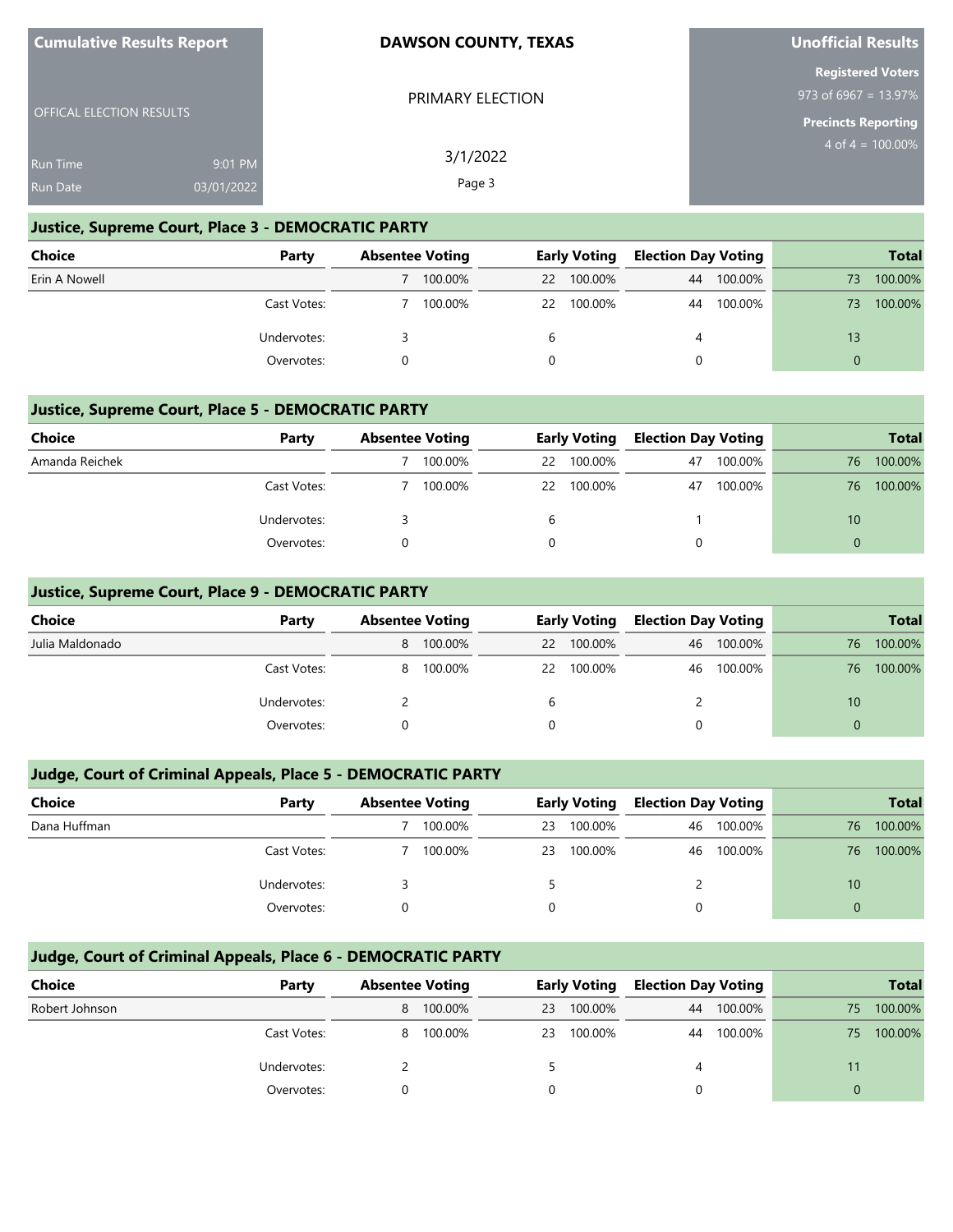| <b>Cumulative Results Report</b> |  |  |  |  |
|----------------------------------|--|--|--|--|
|----------------------------------|--|--|--|--|

OFFICAL ELECTION RESULTS

#### **DAWSON COUNTY, TEXAS**

PRIMARY ELECTION

# **Unofficial Results**

**Registered Voters** 973 of 6967 = 13.97%

**Precincts Reporting**

4 of  $4 = 100.00\%$ 

| Run Time | 9:01 PM    | 3/1/2022 |
|----------|------------|----------|
| Run Date | 03/01/2022 | Page 4   |

## **County Commissioner, Precinct No. 2 - DEMOCRATIC PARTY**

| Choice                   | Party       | <b>Absentee Voting</b> |         | <b>Early Voting</b> | <b>Election Day Voting</b> |         |                 | <b>Total</b> |
|--------------------------|-------------|------------------------|---------|---------------------|----------------------------|---------|-----------------|--------------|
| Enrique (Rick) Moreno Jr |             |                        | 100.00% | 100.00%             | q                          | 100.00% | 18              | 100.00%      |
|                          | Cast Votes: |                        | 100.00% | 100.00%             | Q                          | 100.00% | 18 <sup>1</sup> | 100.00%      |
|                          | Undervotes: |                        |         |                     |                            |         |                 |              |
|                          | Overvotes:  |                        |         |                     |                            |         |                 |              |

## **United States Representative, District No. 19 - REPUBLICAN PARTY**

| <b>Choice</b>      | Party       |    | <b>Absentee Voting</b> |     | <b>Early Voting</b> | <b>Election Day Voting</b> |         |     | <b>Total</b> |
|--------------------|-------------|----|------------------------|-----|---------------------|----------------------------|---------|-----|--------------|
| Jodey C. Arrington |             | 51 | 100.00%                | 330 | 100.00%             | 448                        | 100.00% | 829 | 100.00%      |
|                    | Cast Votes: | 51 | 100.00%                | 330 | 100.00%             | 448                        | 100.00% | 829 | 100.00%      |
|                    | Undervotes: |    |                        | q   |                     | 41                         |         | 58  |              |
|                    | Overvotes:  |    |                        |     |                     |                            |         |     |              |

#### **Governor - REPUBLICAN PARTY**

| <b>Choice</b>     | Party       | <b>Absentee Voting</b> |         |              | <b>Early Voting</b> | <b>Election Day Voting</b> |         |     | <b>Total</b> |
|-------------------|-------------|------------------------|---------|--------------|---------------------|----------------------------|---------|-----|--------------|
| Greg Abbott       |             | 52                     | 89.66%  | 271          | 80.18%              | 340                        | 70.10%  | 663 | 75.26%       |
| Don Huffines      |             | $\overline{2}$         | 3.45%   | 29           | 8.58%               | 56                         | 11.55%  | 87  | 9.88%        |
| Allen B. West     |             |                        | 1.72%   | 16           | 4.73%               | 46                         | 9.48%   | 63  | 7.15%        |
| Chad Prather      |             |                        | 1.72%   | 14           | 4.14%               | 34                         | 7.01%   | 49  | 5.56%        |
| <b>Rick Perry</b> |             | 2                      | 3.45%   | 5            | 1.48%               | 5                          | 1.03%   | 12  | 1.36%        |
| Kandy Kaye Horn   |             | 0                      | 0.00%   | 3            | 0.89%               | $\mathbf{2}$               | 0.41%   | 5   | 0.57%        |
| Paul Belew        |             | $\mathbf 0$            | 0.00%   | $\mathbf 0$  | 0.00%               |                            | 0.21%   |     | 0.11%        |
| Danny Harrison    |             | $\mathbf 0$            | 0.00%   | $\mathbf 0$  | 0.00%               | 1.                         | 0.21%   |     | 0.11%        |
|                   | Cast Votes: | 58                     | 100.00% | 338          | 100.00%             | 485                        | 100.00% | 881 | 100.00%      |
|                   | Undervotes: |                        |         | $\mathbf{1}$ |                     | 3                          |         | 5   |              |
|                   | Overvotes:  | 0                      |         | $\mathbf 0$  |                     |                            |         |     |              |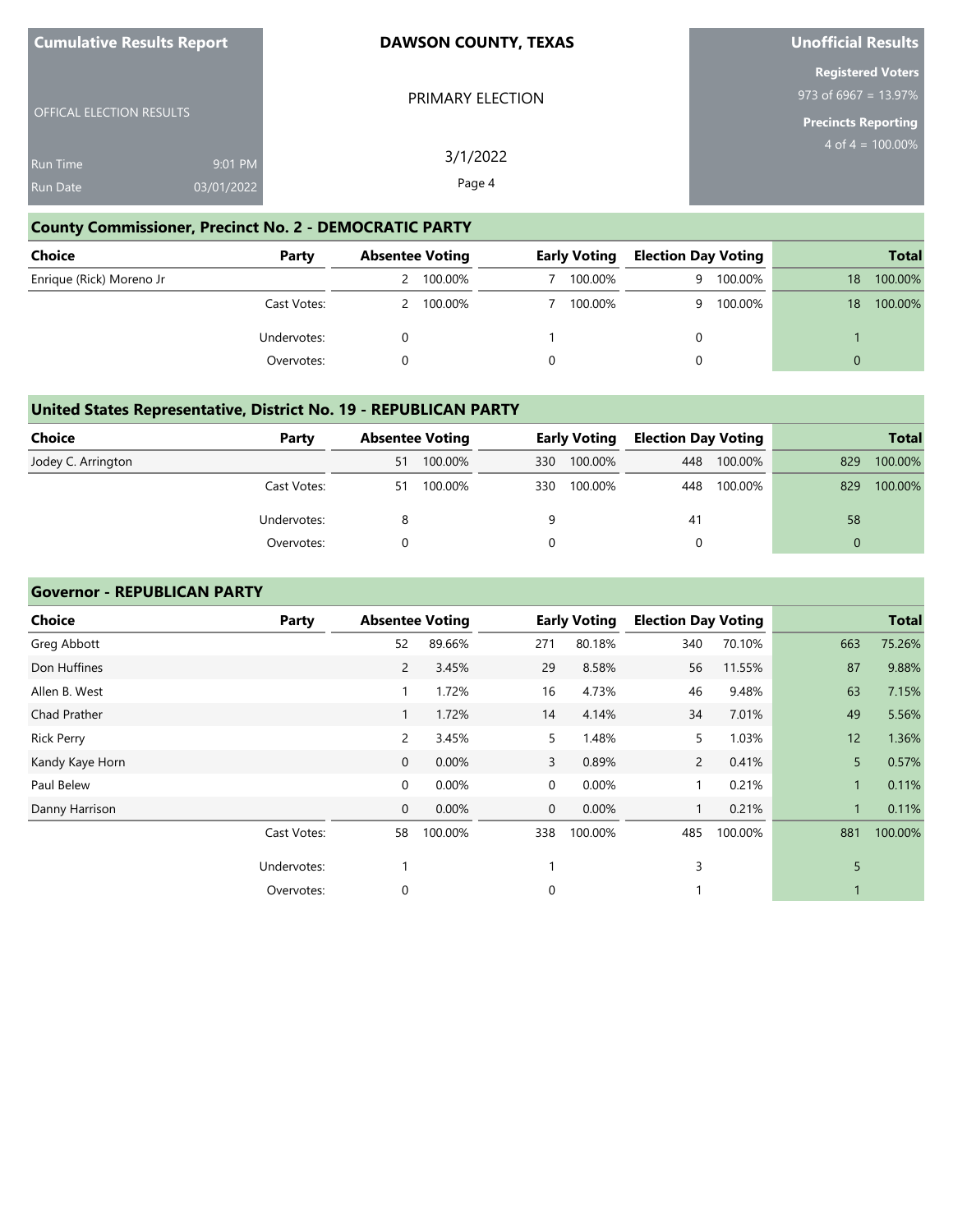|  | <b>Cumulative Results Report</b> |  |  |  |  |
|--|----------------------------------|--|--|--|--|
|--|----------------------------------|--|--|--|--|

PRIMARY ELECTION

# **Unofficial Results**

OFFICAL ELECTION RESULTS

**Registered Voters** 973 of 6967 = 13.97%

**Precincts Reporting** 4 of  $4 = 100.00\%$ 

| Run Time | 9:01 PM    | 3/1/2022 |
|----------|------------|----------|
| Run Date | 03/01/2022 | Page 5   |

## **Lieutenant Governor - REPUBLICAN PARTY**

| Party       |                |         |                        |         |                                                         |         |                            | <b>Total</b> |
|-------------|----------------|---------|------------------------|---------|---------------------------------------------------------|---------|----------------------------|--------------|
|             | 54             | 98.18%  | 290                    | 87.35%  | 401                                                     | 86.05%  | 745                        | 87.34%       |
|             |                | 1.82%   | 16                     | 4.82%   | 23                                                      | 4.94%   | 40                         | 4.69%        |
|             | $\mathbf 0$    | 0.00%   | 9                      | 2.71%   | 20                                                      | 4.29%   | 29                         | 3.40%        |
|             | $\mathbf 0$    | 0.00%   |                        | 1.20%   | 14                                                      | 3.00%   | 18                         | 2.11%        |
|             | $\mathbf 0$    | 0.00%   | 10                     | 3.01%   | 5                                                       | 1.07%   | 15                         | 1.76%        |
|             | $\mathbf{0}$   | 0.00%   |                        | 0.90%   | 3                                                       | 0.64%   | 6                          | 0.70%        |
| Cast Votes: | 55             | 100.00% | 332                    | 100.00% | 466                                                     | 100.00% | 853                        | 100.00%      |
| Undervotes: | $\overline{4}$ |         |                        |         | 23                                                      |         | 34                         |              |
| Overvotes:  | 0              |         | 0                      |         | 0                                                       |         | $\mathbf 0$                |              |
|             |                |         | <b>Absentee Voting</b> |         | <b>Early Voting</b><br>$\overline{4}$<br>$\overline{3}$ |         | <b>Election Day Voting</b> |              |

## **Attorney General - REPUBLICAN PARTY**

| <b>Choice</b>  | Party       | <b>Absentee Voting</b> |         |     | <b>Early Voting</b> | <b>Election Day Voting</b> |         |              | <b>Total</b> |
|----------------|-------------|------------------------|---------|-----|---------------------|----------------------------|---------|--------------|--------------|
| Ken Paxton     |             | 35                     | 60.34%  | 194 | 58.08%              | 266                        | 55.42%  | 495          | 56.77%       |
| George P. Bush |             | 14                     | 24.14%  | 55  | 16.47%              | 112                        | 23.33%  | 181          | 20.76%       |
| Eva Guzman     |             | 8                      | 13.79%  | 69  | 20.66%              | 53                         | 11.04%  | 130          | 14.91%       |
| Louie Gohmert  |             |                        | 1.72%   | 16  | 4.79%               | 49                         | 10.21%  | 66           | 7.57%        |
|                | Cast Votes: | 58                     | 100.00% | 334 | 100.00%             | 480                        | 100.00% | 872          | 100.00%      |
|                | Undervotes: |                        |         |     |                     | 9                          |         | 15           |              |
|                | Overvotes:  | 0                      |         | 0   |                     | 0                          |         | $\mathbf{0}$ |              |

#### **Comptroller of Public Accounts - REPUBLICAN PARTY**

| Choice         | Party       | <b>Absentee Voting</b> |         |     | <b>Early Voting</b> | <b>Election Day Voting</b> |         |          | <b>Total</b> |
|----------------|-------------|------------------------|---------|-----|---------------------|----------------------------|---------|----------|--------------|
| Glenn Hegar    |             | 48                     | 88.89%  | 278 | 89.39%              | 398                        | 91.92%  | 724      | 90.73%       |
| Mark V. Goloby |             | 6                      | 11.11%  | 33  | 10.61%              | 35                         | 8.08%   | 74       | 9.27%        |
|                | Cast Votes: | 54                     | 100.00% | 311 | 100.00%             | 433                        | 100.00% | 798      | 100.00%      |
|                | Undervotes: |                        |         | 28  |                     | 56                         |         | 89       |              |
|                | Overvotes:  |                        |         | 0   |                     |                            |         | $\Omega$ |              |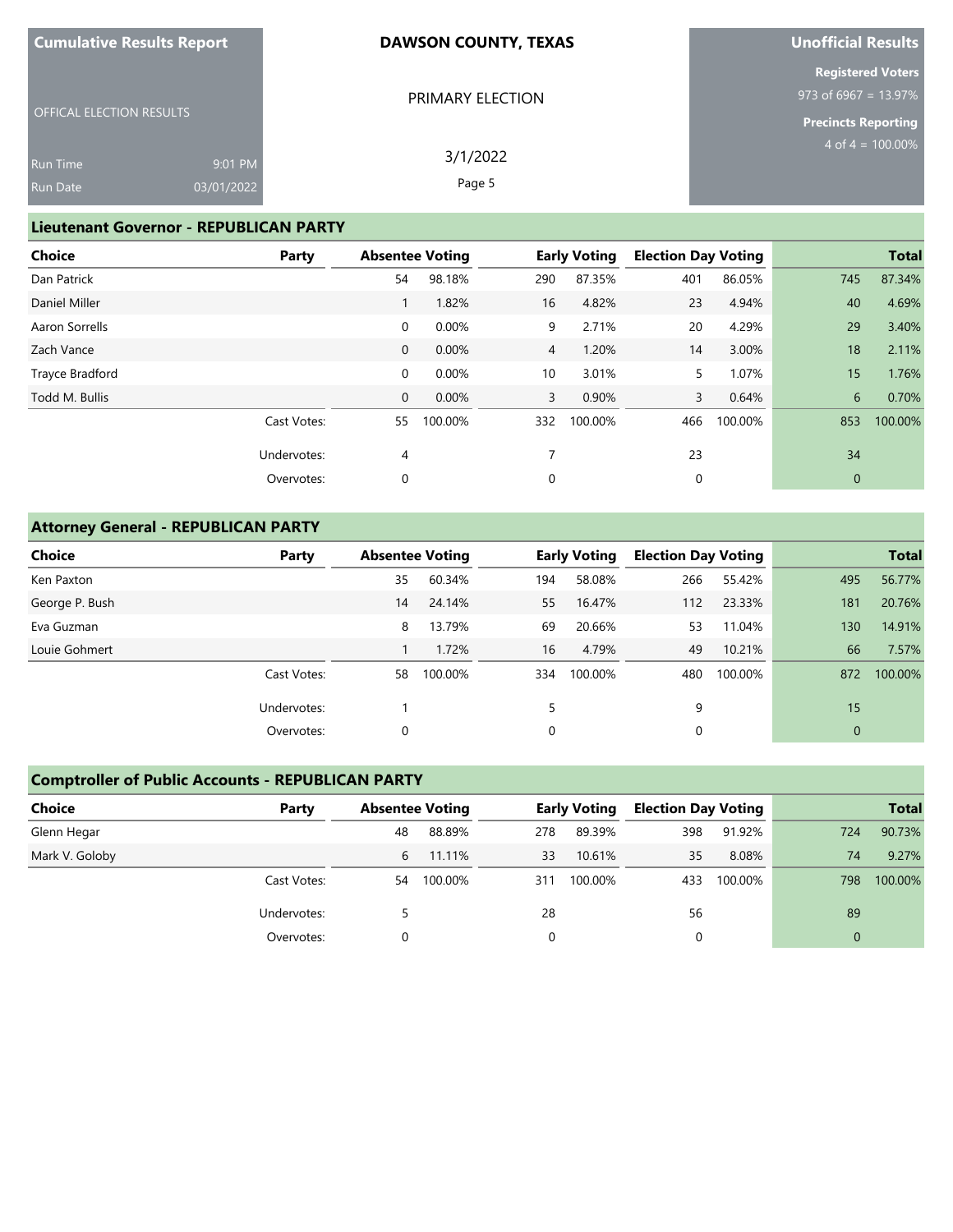| <b>Cumulative Results Report</b> |  |  |
|----------------------------------|--|--|
|                                  |  |  |

PRIMARY ELECTION

# **Unofficial Results**

**Registered Voters** 973 of 6967 = 13.97%

**Precincts Reporting** 4 of 4 =  $100.00\%$ 

OFFICAL ELECTION RESULTS

| <b>Run Time</b> | 9:01 PM    | 3/1/2022 |
|-----------------|------------|----------|
| <b>Run Date</b> | 03/01/2022 | Page 6   |

## **Commissioner of the General Land Office - REPUBLICAN PARTY**

| <b>Choice</b>          | Party       | <b>Absentee Voting</b> |         |              | <b>Early Voting</b> | <b>Election Day Voting</b> |         |                | <b>Total</b> |
|------------------------|-------------|------------------------|---------|--------------|---------------------|----------------------------|---------|----------------|--------------|
| <b>Tim Westley</b>     |             | 13                     | 26.00%  | 98           | 33.33%              | 162                        | 39.04%  | 273            | 35.97%       |
| Dawn Buckingham        |             | 19                     | 38.00%  | 114          | 38.78%              | 122                        | 29.40%  | 255            | 33.60%       |
| Don W. Minton          |             | 7                      | 14.00%  | 25           | 8.50%               | 46                         | 11.08%  | 78             | 10.28%       |
| Jon Spiers             |             | $\overline{4}$         | 8.00%   | 27           | 9.18%               | 30                         | 7.23%   | 61             | 8.04%        |
| Victor Avila           |             | 5                      | 10.00%  | 16           | 5.44%               | 33                         | 7.95%   | 54             | 7.11%        |
| <b>Weston Martinez</b> |             |                        | 2.00%   | 6            | 2.04%               | 17                         | 4.10%   | 24             | 3.16%        |
| Rufus Lopez            |             | 1                      | 2.00%   | 8            | 2.72%               | $\mathsf{2}$               | 0.48%   | 11             | 1.45%        |
| Ben Armenta            |             | $\mathbf 0$            | 0.00%   | $\mathbf{0}$ | 0.00%               | 3                          | 0.72%   | $\overline{3}$ | 0.40%        |
|                        | Cast Votes: | 50                     | 100.00% | 294          | 100.00%             | 415                        | 100.00% | 759            | 100.00%      |
|                        | Undervotes: | 9                      |         | 45           |                     | 74                         |         | 128            |              |
|                        | Overvotes:  | 0                      |         | 0            |                     | 0                          |         | $\mathbf{0}$   |              |

#### **Commissioner of Agriculture - REPUBLICAN PARTY**

| <b>Choice</b>    | Party       | <b>Absentee Voting</b> |         |     | <b>Early Voting</b> | <b>Election Day Voting</b> |         |              | <b>Total</b> |
|------------------|-------------|------------------------|---------|-----|---------------------|----------------------------|---------|--------------|--------------|
| Sid Miller       |             | 35                     | 68.63%  | 203 | 63.64%              | 292                        | 65.32%  | 530          | 64.87%       |
| James White      |             | 12                     | 23.53%  | 72  | 22.57%              | 102                        | 22.82%  | 186          | 22.77%       |
| Carey A. Counsil |             | 4                      | 7.84%   | 44  | 13.79%              | 53                         | 11.86%  | 101          | 12.36%       |
|                  | Cast Votes: | 51                     | 100.00% | 319 | 100.00%             | 447                        | 100.00% | 817          | 100.00%      |
|                  | Undervotes: | 8                      |         | 20  |                     | 42                         |         | 70           |              |
|                  | Overvotes:  | 0                      |         | 0   |                     | 0                          |         | $\mathbf{0}$ |              |

#### **Railroad Commissioner - REPUBLICAN PARTY**

| <b>Choice</b>          | Party       |    | <b>Absentee Voting</b> |     | <b>Early Voting</b> |     | <b>Election Day Voting</b> |             | <b>Total</b> |
|------------------------|-------------|----|------------------------|-----|---------------------|-----|----------------------------|-------------|--------------|
| Wayne Christian        |             | 29 | 54.72%                 | 192 | 61.94%              | 227 | 53.79%                     | 448         | 57.07%       |
| Sarah Stogner          |             |    | 13.21%                 | 39  | 12.58%              | 55  | 13.03%                     | 101         | 12.87%       |
| Dawayne Tipton         |             | 6  | 11.32%                 | 27  | 8.71%               | 64  | 15.17%                     | 97          | 12.36%       |
| Tom Slocum Jr          |             |    | 13.21%                 | 28  | 9.03%               | 51  | 12.09%                     | 86          | 10.96%       |
| Marvin "Sarge" Summers |             | 4  | 7.55%                  | 24  | 7.74%               | 25  | 5.92%                      | 53          | 6.75%        |
|                        | Cast Votes: | 53 | 100.00%                | 310 | 100.00%             | 422 | 100.00%                    | 785         | 100.00%      |
|                        | Undervotes: | 6  |                        | 29  |                     | 67  |                            | 102         |              |
|                        | Overvotes:  | 0  |                        | 0   |                     |     |                            | $\mathbf 0$ |              |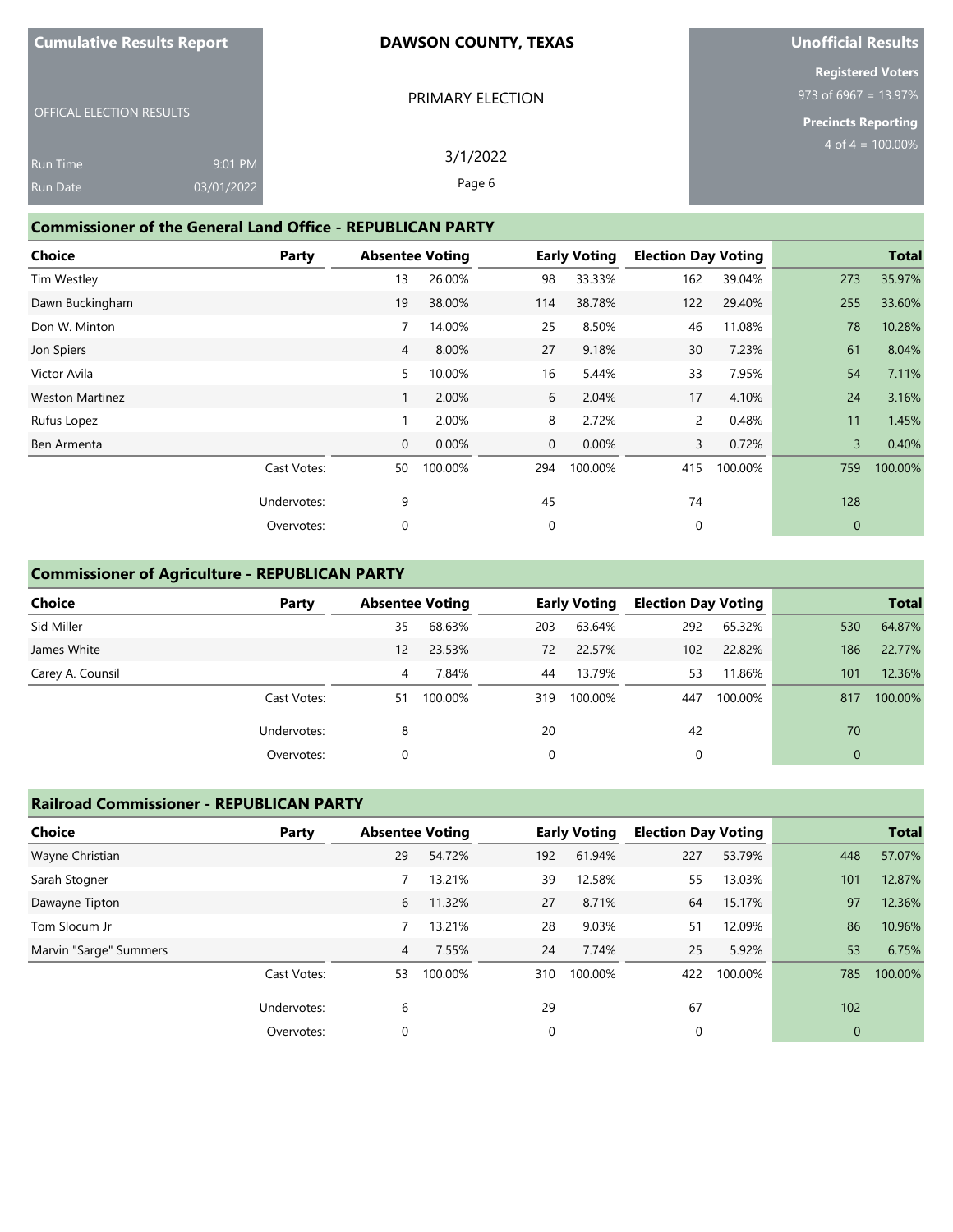| <b>Cumulative Results Report</b> |  |  |  |  |
|----------------------------------|--|--|--|--|
|----------------------------------|--|--|--|--|

OFFICAL ELECTION RESULTS

#### **DAWSON COUNTY, TEXAS**

PRIMARY ELECTION

3/1/2022 Page 7

# **Unofficial Results**

**Registered Voters** 973 of 6967 = 13.97%

**Precincts Reporting** 4 of  $4 = 100.00\%$ 

Run Time Run Date 9:01 PM 03/01/2022

#### **Justice, Supreme Court, Place 3 - REPUBLICAN PARTY**

| Choice         | Party       |    | <b>Absentee Voting</b> | <b>Early Voting</b> |         | <b>Election Day Voting</b> |         |     | <b>Total</b> |
|----------------|-------------|----|------------------------|---------------------|---------|----------------------------|---------|-----|--------------|
| Debra Lehrmann |             | 48 | 100.00%                | 300                 | 100.00% | 413                        | 100.00% | 761 | 100.00%      |
|                | Cast Votes: | 48 | 100.00%                | 300                 | 100.00% | 413                        | 100.00% | 761 | 100.00%      |
|                | Undervotes: |    |                        | 39                  |         | 76                         |         | 126 |              |
|                | Overvotes:  |    |                        |                     |         |                            |         |     |              |

#### **Justice, Supreme Court, Place 5 - REPUBLICAN PARTY**

| Choice        | Party       |    | <b>Absentee Voting</b> |    | <b>Early Voting</b> |     | <b>Election Day Voting</b> |     | <b>Total</b> |
|---------------|-------------|----|------------------------|----|---------------------|-----|----------------------------|-----|--------------|
| Rebeca Huddle |             | 48 | 100.00%                |    | 292 100.00%         | 410 | 100.00%                    | 750 | 100.00%      |
|               | Cast Votes: | 48 | 100.00%                |    | 292 100.00%         |     | 410 100.00%                | 750 | 100.00%      |
|               | Undervotes: |    |                        | 47 |                     | 79  |                            | 137 |              |
|               | Overvotes:  |    |                        |    |                     |     |                            |     |              |

#### **Justice, Supreme Court, Place 9 - REPUBLICAN PARTY**

| <b>Choice</b>    | Party       |    | <b>Absentee Voting</b> |     | <b>Early Voting</b> | <b>Election Day Voting</b> |         |          | <b>Total</b> |
|------------------|-------------|----|------------------------|-----|---------------------|----------------------------|---------|----------|--------------|
| Evan Young       |             | 36 | 76.60%                 | 197 | 68.88%              | 280                        | 70.18%  | 513      | 70.08%       |
| David J. Schenck |             | 11 | 23.40%                 | 89  | 31.12%              | 119                        | 29.82%  | 219      | 29.92%       |
|                  | Cast Votes: | 47 | 100.00%                | 286 | 100.00%             | 399                        | 100.00% | 732      | 100.00%      |
|                  | Undervotes: | 12 |                        | 53  |                     | 90                         |         | 155      |              |
|                  | Overvotes:  |    |                        | 0   |                     |                            |         | $\Omega$ |              |

#### **Judge, Court of Criminal Appeals, Place 2 - REPUBLICAN PARTY**

| <b>Choice</b> | Party       |    | <b>Absentee Voting</b> |     |         |     | <b>Early Voting</b> |     |         |  | <b>Election Day Voting</b> |  | <b>Total</b> |
|---------------|-------------|----|------------------------|-----|---------|-----|---------------------|-----|---------|--|----------------------------|--|--------------|
| Mary Lou Keel |             | 48 | 100.00%                | 291 | 100.00% | 399 | 100.00%             | 738 | 100.00% |  |                            |  |              |
|               | Cast Votes: | 48 | 100.00%                | 291 | 100.00% | 399 | 100.00%             | 738 | 100.00% |  |                            |  |              |
|               | Undervotes: |    |                        | 48  |         | 90  |                     | 149 |         |  |                            |  |              |
|               | Overvotes:  |    |                        |     |         |     |                     |     |         |  |                            |  |              |

## **Judge, Court of Criminal Appeals, Place 5 - REPUBLICAN PARTY**

| Choice       | Party       | <b>Absentee Voting</b> |         |     | <b>Early Voting</b> | <b>Election Day Voting</b> |         |                | <b>Total</b> |
|--------------|-------------|------------------------|---------|-----|---------------------|----------------------------|---------|----------------|--------------|
| Clint Morgan |             | 17                     | 34.69%  | 144 | 50.53%              | 216                        | 53.47%  | 377            | 51.08%       |
| Scott Walker |             | 32                     | 65.31%  | 141 | 49.47%              | 188                        | 46.53%  | 361            | 48.92%       |
|              | Cast Votes: | 49                     | 100.00% | 285 | 100.00%             | 404                        | 100.00% | 738            | 100.00%      |
|              | Undervotes: | 10                     |         | 54  |                     | 85                         |         | 149            |              |
|              | Overvotes:  |                        |         | 0   |                     |                            |         | $\overline{0}$ |              |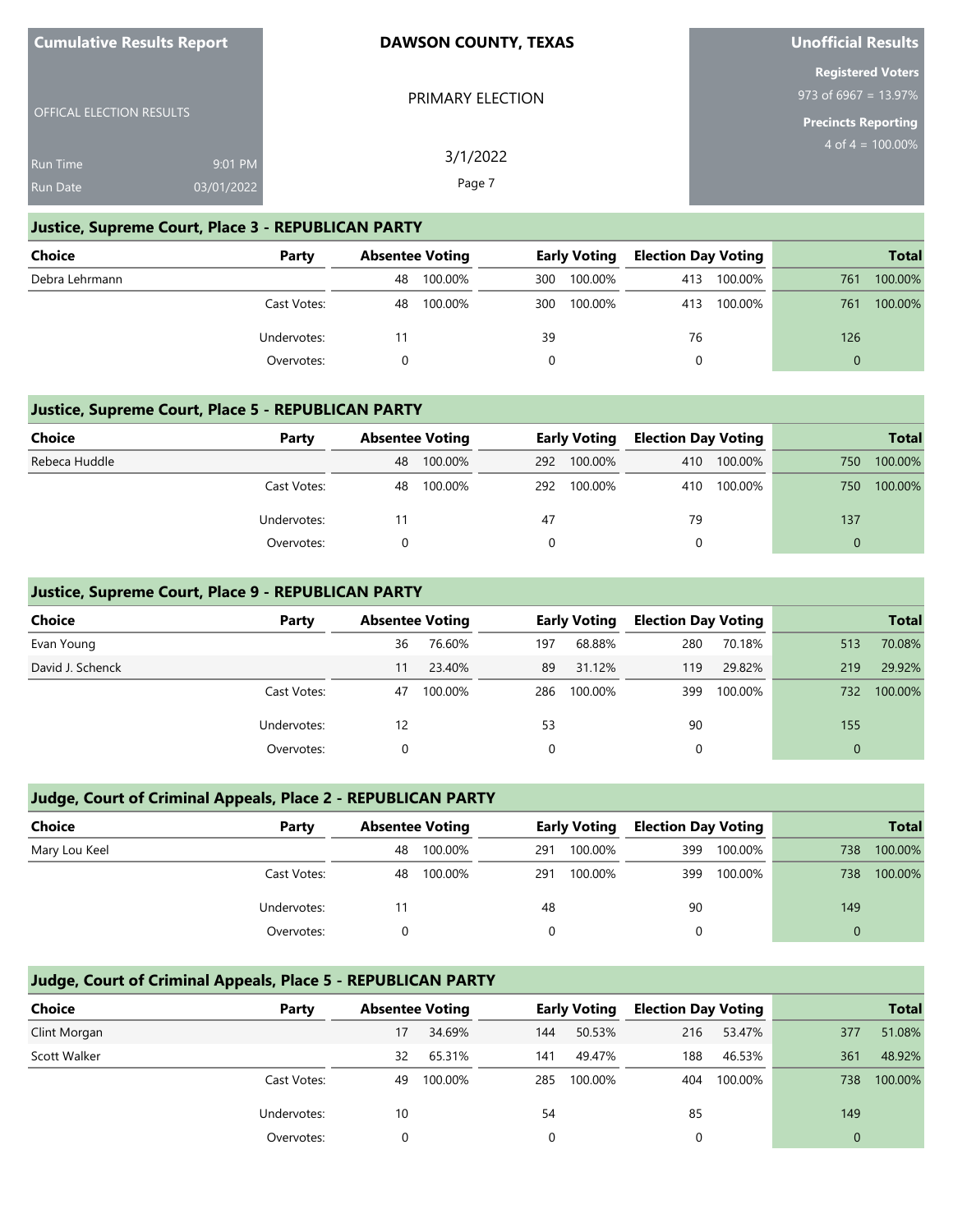| <b>Cumulative Results Report</b> |                       | <b>DAWSON COUNTY, TEXAS</b> | <b>Unofficial Results</b><br><b>Registered Voters</b><br>973 of 6967 = 13.97%<br><b>Precincts Reporting</b><br>$4$ of $4 = 100.00\%$ |  |  |  |
|----------------------------------|-----------------------|-----------------------------|--------------------------------------------------------------------------------------------------------------------------------------|--|--|--|
| <b>OFFICAL ELECTION RESULTS</b>  |                       | PRIMARY ELECTION            |                                                                                                                                      |  |  |  |
| Run Time<br><b>Run Date</b>      | 9:01 PM<br>03/01/2022 | 3/1/2022<br>Page 8          |                                                                                                                                      |  |  |  |

## **Judge, Court of Criminal Appeals, Place 6 - REPUBLICAN PARTY**

**Cumulative Results Report**

| <b>Choice</b>         | Party       | <b>Absentee Voting</b> |         | <b>Early Voting</b> |         | <b>Election Day Voting</b> |         |          | <b>Total</b> |
|-----------------------|-------------|------------------------|---------|---------------------|---------|----------------------------|---------|----------|--------------|
| Jesse F. McClure, III |             | 48                     | 100.00% | 288                 | 100.00% | 393                        | 100.00% | 729      | 100.00%      |
|                       | Cast Votes: | 48                     | 100.00% | 288                 | 100.00% | 393                        | 100.00% | 729      | 100.00%      |
|                       | Undervotes: | 11                     |         | 51                  |         | 96                         |         | 158      |              |
|                       | Overvotes:  |                        |         |                     |         | 0                          |         | $\Omega$ |              |

#### **Member, State Board of Education, District No. 15 - REPUBLICAN PARTY**

| <b>Choice</b> | Party       | <b>Absentee Voting</b> |         |     | <b>Early Voting</b> | <b>Election Day Voting</b> |         |              | <b>Total</b> |
|---------------|-------------|------------------------|---------|-----|---------------------|----------------------------|---------|--------------|--------------|
| Aaron Kinsey  |             | 28                     | 59.57%  | 191 | 64.75%              | 305                        | 72.79%  | 524          | 68.86%       |
| Jay Johnson   |             | 19                     | 40.43%  | 104 | 35.25%              | 114                        | 27.21%  | 237          | 31.14%       |
|               | Cast Votes: | 47                     | 100.00% | 295 | 100.00%             | 419                        | 100.00% | 761          | 100.00%      |
|               | Undervotes: | 12                     |         | 44  |                     | 70                         |         | 126          |              |
|               | Overvotes:  | 0                      |         | 0   |                     | $\mathbf 0$                |         | $\mathbf{0}$ |              |

#### **State Senator, District No. 31 - REPUBLICAN PARTY**

| Choice            | Party       | <b>Absentee Voting</b> |         |     | <b>Early Voting</b> | <b>Election Day Voting</b> |         |                | <b>Total</b> |
|-------------------|-------------|------------------------|---------|-----|---------------------|----------------------------|---------|----------------|--------------|
| Kevin Sparks      |             | 27                     | 52.94%  | 170 | 54.31%              | 235                        | 53.17%  | 432            | 53.60%       |
| Stormy Bradley    |             | 17                     | 33.33%  | 77  | 24.60%              | 92                         | 20.81%  | 186            | 23.08%       |
| Tim Reid          |             | 5                      | 9.80%   | 44  | 14.06%              | 89                         | 20.14%  | 138            | 17.12%       |
| Jesse Quackenbush |             | 2                      | 3.92%   | 22  | 7.03%               | 26                         | 5.88%   | 50             | 6.20%        |
|                   | Cast Votes: | 51                     | 100.00% | 313 | 100.00%             | 442                        | 100.00% | 806            | 100.00%      |
|                   | Undervotes: | 8                      |         | 26  |                     | 47                         |         | 81             |              |
|                   | Overvotes:  | $\Omega$               |         | 0   |                     | $\Omega$                   |         | $\overline{0}$ |              |

#### **State Representative, District No. 82 - REPUBLICAN PARTY**

| <b>Choice</b> | Party       | <b>Absentee Voting</b> |         |     |         |    | <b>Early Voting</b> |     |         |  | <b>Election Day Voting</b> |  | <b>Total</b> |
|---------------|-------------|------------------------|---------|-----|---------|----|---------------------|-----|---------|--|----------------------------|--|--------------|
| Tom Craddick  |             | 52                     | 100.00% | 309 | 100.00% |    | 432 100.00%         | 793 | 100.00% |  |                            |  |              |
|               | Cast Votes: | 52                     | 100.00% | 309 | 100.00% |    | 432 100.00%         | 793 | 100.00% |  |                            |  |              |
|               | Undervotes: |                        |         | 30  |         | 57 |                     | 94  |         |  |                            |  |              |
|               | Overvotes:  |                        |         |     |         |    |                     |     |         |  |                            |  |              |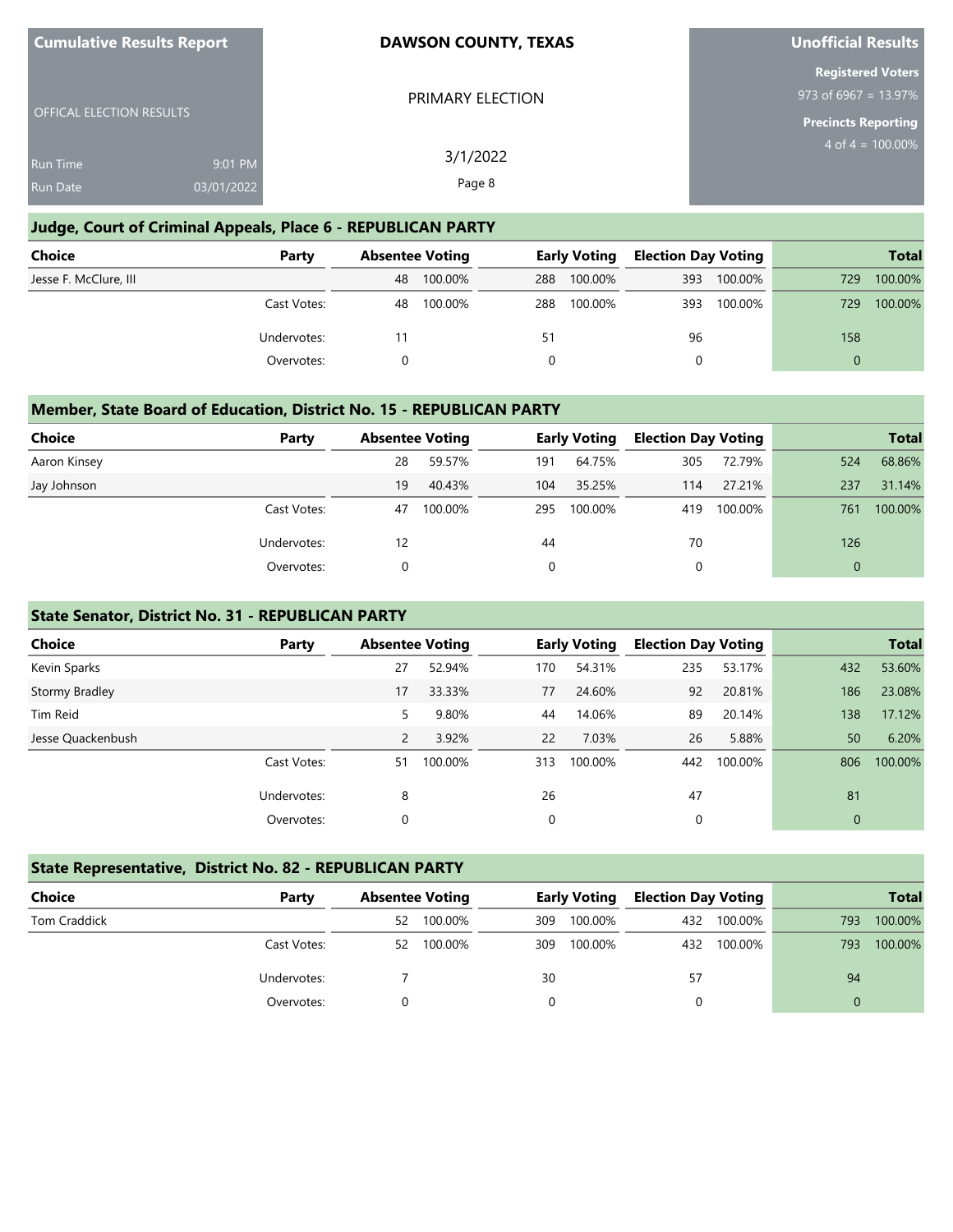| <b>Cumulative Results Report</b>   |                       | <b>DAWSON COUNTY, TEXAS</b> | Unofficial Results                                                             |  |  |  |
|------------------------------------|-----------------------|-----------------------------|--------------------------------------------------------------------------------|--|--|--|
| <b>OFFICAL ELECTION RESULTS</b>    |                       | PRIMARY ELECTION            | <b>Registered Voters</b><br>973 of 6967 = 13.97%<br><b>Precincts Reporting</b> |  |  |  |
| <b>Run Time</b><br><b>Run Date</b> | 9:01 PM<br>03/01/2022 | 3/1/2022<br>Page 9          | $4$ of $4 = 100.00\%$                                                          |  |  |  |

## **Justice, 11th Court of Appeals District, Place No. 3 - REPUBLICAN PARTY**

| Choice           | Party       | <b>Absentee Voting</b> |         | Early Voting |         | <b>Election Day Voting</b> |         |          | <b>Total</b> |
|------------------|-------------|------------------------|---------|--------------|---------|----------------------------|---------|----------|--------------|
| W. Stacy Trotter |             | 47                     | 100.00% | 295          | 100.00% | 406                        | 100.00% | 748      | 100.00%      |
|                  | Cast Votes: | 47                     | 100.00% | 295          | 100.00% | 406                        | 100.00% | 748      | 100.00%      |
|                  | Undervotes: | 12                     |         | 44           |         | 83                         |         | 139      |              |
|                  | Overvotes:  |                        |         |              |         |                            |         | $\Omega$ |              |

## **District Judge, 106th Judicial District - REPUBLICAN PARTY**

| <b>Choice</b> | Party       | <b>Absentee Voting</b> |         | <b>Early Voting</b> |             | <b>Election Day Voting</b> |             |          | <b>Total</b> |
|---------------|-------------|------------------------|---------|---------------------|-------------|----------------------------|-------------|----------|--------------|
| Reed Filley   |             | 53.                    | 100.00% |                     | 312 100.00% | 420                        | 100.00%     | 785      | 100.00%      |
|               | Cast Votes: | 53                     | 100.00% |                     | 312 100.00% |                            | 420 100.00% | 785      | 100.00%      |
|               | Undervotes: |                        |         | 27                  |             | 69                         |             | 102      |              |
|               | Overvotes:  |                        |         | 0                   |             | $\Omega$                   |             | $\Omega$ |              |

## **County Judge - REPUBLICAN PARTY**

**Cumulative Results Report**

| <b>Choice</b> | Party       | <b>Absentee Voting</b> |         |     |         | <b>Early Voting</b> |             | <b>Election Day Voting</b> |         |  | <b>Total</b> |
|---------------|-------------|------------------------|---------|-----|---------|---------------------|-------------|----------------------------|---------|--|--------------|
| Foy O'Brien   |             | 54                     | 100.00% | 315 | 100.00% |                     | 436 100.00% | 805                        | 100.00% |  |              |
|               | Cast Votes: | 54                     | 100.00% | 315 | 100.00% |                     | 436 100.00% | 805                        | 100.00% |  |              |
|               | Undervotes: |                        |         | 24  |         | 53                  |             | 82                         |         |  |              |
|               | Overvotes:  |                        |         |     |         | 0                   |             | $\Omega$                   |         |  |              |

## **District Clerk - REPUBLICAN PARTY**

| Choice           | Party       | <b>Absentee Voting</b> |         | Early Voting |         | <b>Election Day Voting</b> |             |     | <b>Total</b> |
|------------------|-------------|------------------------|---------|--------------|---------|----------------------------|-------------|-----|--------------|
| Adreana Gonzalez |             | 51                     | 100.00% | 321          | 100.00% |                            | 422 100.00% | 794 | 100.00%      |
|                  | Cast Votes: | 51                     | 100.00% | 321          | 100.00% |                            | 422 100.00% | 794 | 100.00%      |
|                  | Undervotes: | 8                      |         | 18           |         | 67                         |             | 93  |              |
|                  | Overvotes:  |                        |         | $\Omega$     |         |                            |             | 0   |              |

## **County Clerk - REPUBLICAN PARTY**

| Choice        | Party       | <b>Absentee Voting</b> |         | <b>Early Voting</b> |         | <b>Election Day Voting</b> |             |     | <b>Total</b> |
|---------------|-------------|------------------------|---------|---------------------|---------|----------------------------|-------------|-----|--------------|
| Clare Christy |             | 54                     | 100.00% | 317                 | 100.00% | 423                        | 100.00%     | 794 | 100.00%      |
|               | Cast Votes: | 54                     | 100.00% | 317                 | 100.00% |                            | 423 100.00% | 794 | 100.00%      |
|               | Undervotes: |                        |         | 22                  |         | 66                         |             | 93  |              |
|               | Overvotes:  |                        |         |                     |         |                            |             |     |              |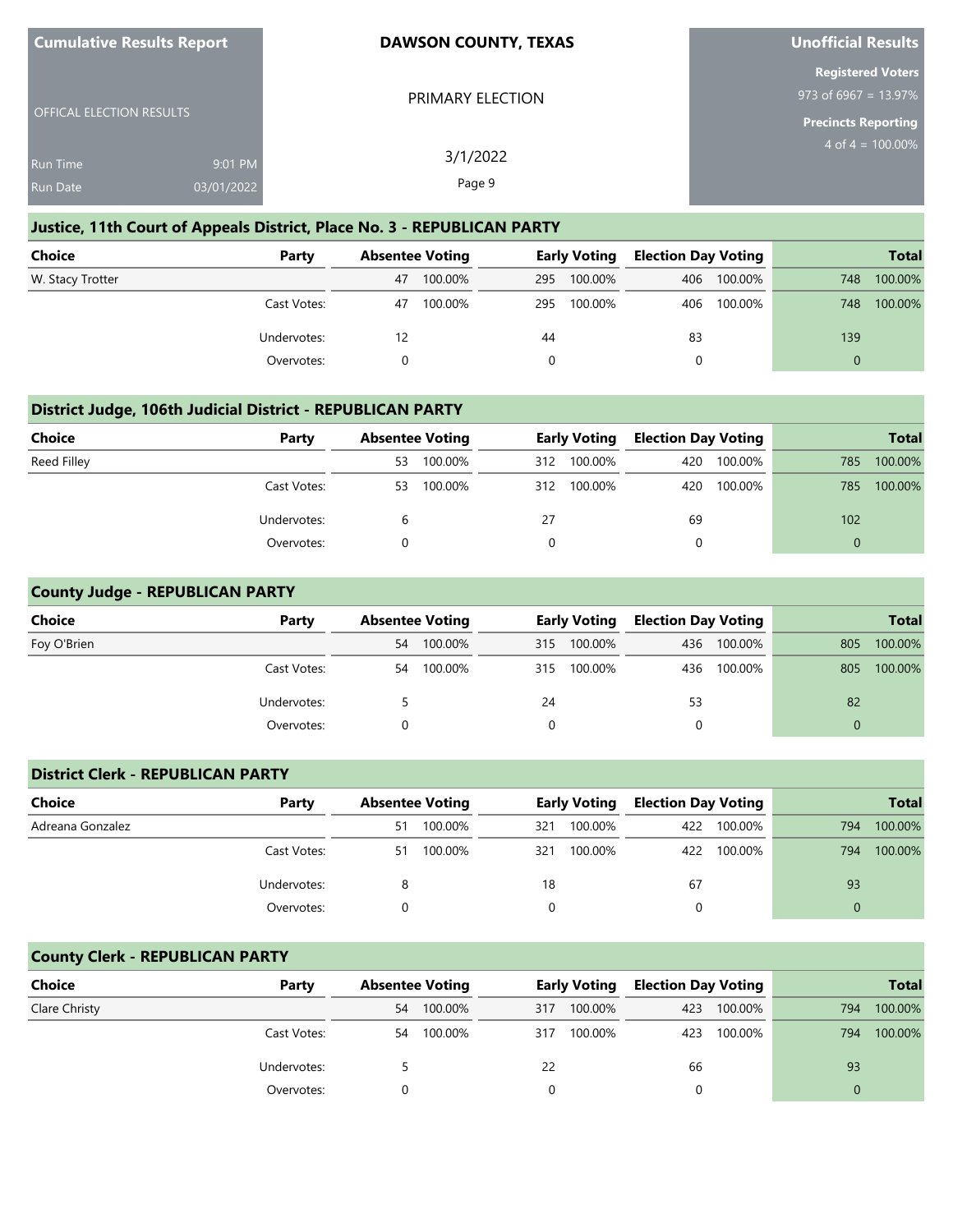| <b>Cumulative Results Report</b> |                       | <b>DAWSON COUNTY, TEXAS</b> | <b>Unofficial Results</b>                                                         |  |  |
|----------------------------------|-----------------------|-----------------------------|-----------------------------------------------------------------------------------|--|--|
| <b>OFFICAL ELECTION RESULTS</b>  |                       | PRIMARY ELECTION            | <b>Registered Voters</b><br>973 of 6967 = $13.97\%$<br><b>Precincts Reporting</b> |  |  |
| <b>Run Time</b><br>Run Date      | 9:01 PM<br>03/01/2022 | 3/1/2022<br>Page 10         | $4$ of $4 = 100.00\%$                                                             |  |  |

## **County Tax Assessor-Collector - Unexpired Term - REPUBLICAN PARTY**

**Cumulative Results Report**

| <b>Choice</b> | Party       | <b>Absentee Voting</b> |         | Early Voting |         | <b>Election Day Voting</b> |         |     | <b>Total</b> |
|---------------|-------------|------------------------|---------|--------------|---------|----------------------------|---------|-----|--------------|
| Cheryl Miller |             | 53                     | 100.00% | 315          | 100.00% | 427                        | 100.00% | 795 | 100.00%      |
|               | Cast Votes: | 53                     | 100.00% | 315          | 100.00% | 427                        | 100.00% | 795 | 100.00%      |
|               | Undervotes: |                        |         | 24           |         | 62                         |         | 92  |              |
|               | Overvotes:  |                        |         |              |         |                            |         | 0   |              |

# **County Treasurer - REPUBLICAN PARTY**

| Choice      | Party       |    | <b>Absentee Voting</b> | <b>Early Voting</b> |             | <b>Election Day Voting</b> |             | <b>Total</b> |         |  |
|-------------|-------------|----|------------------------|---------------------|-------------|----------------------------|-------------|--------------|---------|--|
| Terri Stahl |             | 50 | 100.00%                |                     | 306 100.00% |                            | 422 100.00% | 778          | 100.00% |  |
|             | Cast Votes: | 50 | 100.00%                |                     | 306 100.00% |                            | 422 100.00% | 778          | 100.00% |  |
|             | Undervotes: |    |                        | 33                  |             | 67                         |             | 109          |         |  |
|             | Overvotes:  |    |                        |                     |             |                            |             |              |         |  |

# **County Commissioner, Precinct No. 2 - REPUBLICAN PARTY**

| <b>Choice</b> | Party       |   | <b>Absentee Voting</b> |          | <b>Early Voting</b> |    | <b>Election Day Voting</b> |     | <b>Total</b> |
|---------------|-------------|---|------------------------|----------|---------------------|----|----------------------------|-----|--------------|
| Ryan Webb     |             | 3 | 100.00%                | 38       | 100.00%             | 66 | 100.00%                    | 107 | 100.00%      |
|               | Cast Votes: | 3 | 100.00%                | 38       | 100.00%             | 66 | 100.00%                    | 107 | 100.00%      |
|               | Undervotes: |   |                        |          |                     | 12 |                            | 22  |              |
|               | Overvotes:  |   |                        | $\Omega$ |                     |    |                            |     |              |

#### **County Commissioner, Precinct No. 4 - REPUBLICAN PARTY**

| Choice             | Party       | <b>Absentee Voting</b> |         |     | <b>Early Voting</b> |     | <b>Election Day Voting</b> |     | <b>Total</b> |
|--------------------|-------------|------------------------|---------|-----|---------------------|-----|----------------------------|-----|--------------|
| <b>Russell Cox</b> |             | 18                     | 100.00% | 110 | 100.00%             | 155 | 100.00%                    | 283 | 100.00%      |
|                    | Cast Votes: | 18                     | 100.00% | 110 | 100.00%             | 155 | 100.00%                    | 283 | 100.00%      |
|                    | Undervotes: |                        |         | 8   |                     | 10  |                            | 21  |              |
|                    | Overvotes:  |                        |         |     |                     |     |                            | 0   |              |

## **Justice of the Peace - REPUBLICAN PARTY**

| Choice      | Party       |    | <b>Absentee Voting</b> |     | <b>Early Voting</b> |    | <b>Election Day Voting</b> |     | <b>Total</b> |
|-------------|-------------|----|------------------------|-----|---------------------|----|----------------------------|-----|--------------|
| Larry Duyck |             | 52 | 100.00%                | 312 | 100.00%             |    | 434 100.00%                | 798 | 100.00%      |
|             | Cast Votes: | 52 | 100.00%                | 312 | 100.00%             |    | 434 100.00%                | 798 | 100.00%      |
|             | Undervotes: |    |                        | 27  |                     | 55 |                            | 89  |              |
|             | Overvotes:  |    |                        |     |                     |    |                            |     |              |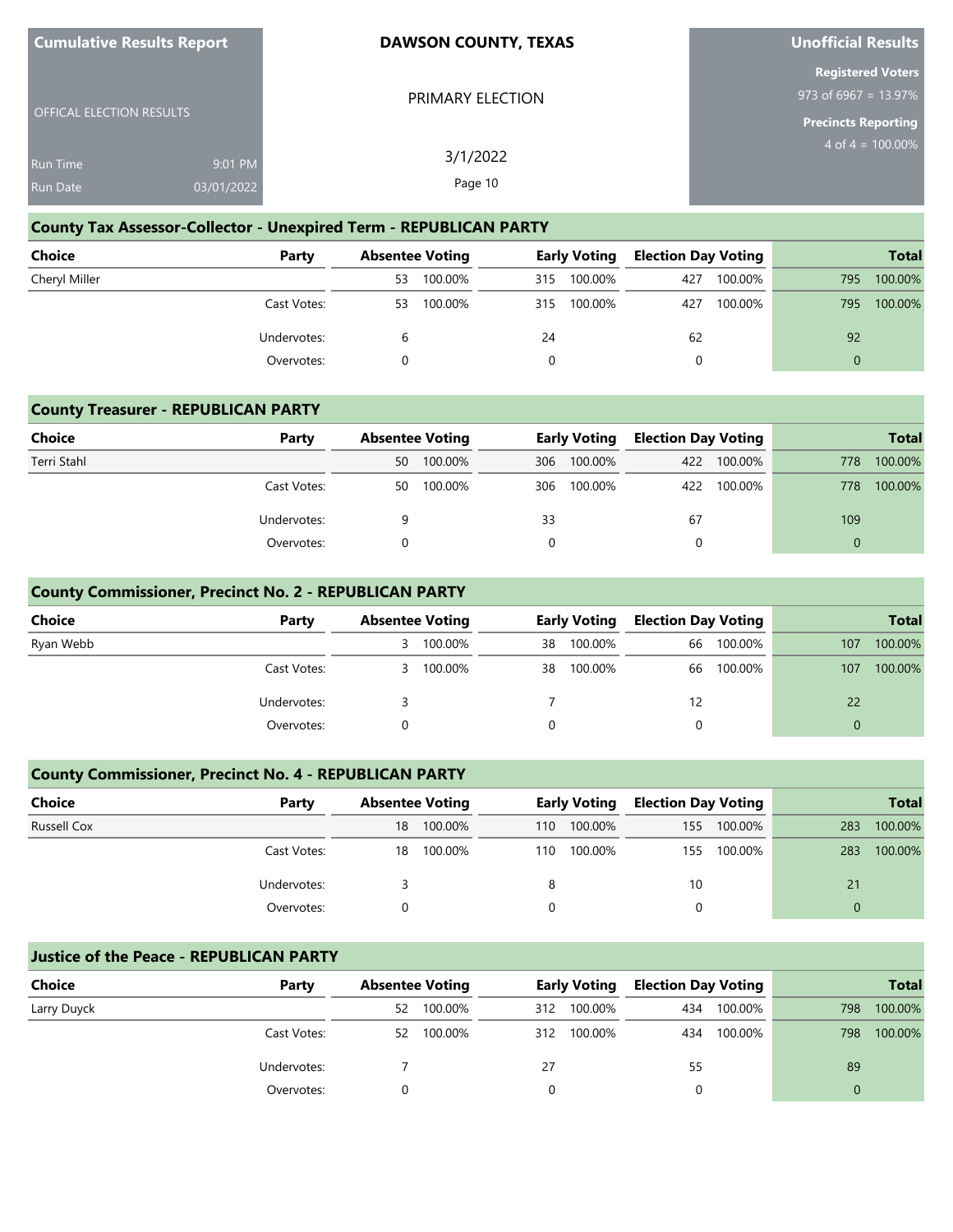| <b>Cumulative Results Report</b> |                       | <b>DAWSON COUNTY, TEXAS</b> | <b>Unofficial Results</b>                                                        |
|----------------------------------|-----------------------|-----------------------------|----------------------------------------------------------------------------------|
| <b>OFFICAL ELECTION RESULTS</b>  |                       | PRIMARY ELECTION            | <b>Registered Voters</b><br>$973$ of 6967 = 13.97%<br><b>Precincts Reporting</b> |
| Run Time<br><b>Run Date</b>      | 9:01 PM<br>03/01/2022 | 3/1/2022<br>Page 11         | $4$ of $4 = 100.00\%$                                                            |

## **County Chairman - REPUBLICAN PARTY**

**Cumulative Results Report**

| <b>Choice</b>        | Party       |    | <b>Absentee Voting</b> |     | <b>Early Voting</b> |     | <b>Election Day Voting</b> |          | <b>Total</b> |
|----------------------|-------------|----|------------------------|-----|---------------------|-----|----------------------------|----------|--------------|
| <b>Beverly Beaty</b> |             | 54 | 100.00%                | 324 | 100.00%             | 438 | 100.00%                    | 816      | 100.00%      |
|                      | Cast Votes: | 54 | 100.00%                | 324 | 100.00%             | 438 | 100.00%                    | 816      | 100.00%      |
|                      | Undervotes: |    |                        | 15  |                     | 51  |                            | 71       |              |
|                      | Overvotes:  |    |                        | 0   |                     | 0   |                            | $\Omega$ |              |

## **Proposition 1 - REPUBLICAN PARTY**

| <b>Choice</b> | Party       |    | <b>Absentee Voting</b> |     | <b>Early Voting</b> | <b>Election Day Voting</b> |         |          | <b>Total</b> |
|---------------|-------------|----|------------------------|-----|---------------------|----------------------------|---------|----------|--------------|
| <b>YES</b>    |             | 58 | 98.31%                 | 322 | 96.99%              | 466                        | 95.69%  | 846      | 96.36%       |
| <b>NO</b>     |             |    | 1.69%                  | 10  | 3.01%               | 21                         | 4.31%   | 32       | 3.64%        |
|               | Cast Votes: | 59 | 100.00%                | 332 | 100.00%             | 487                        | 100.00% | 878      | 100.00%      |
|               | Undervotes: |    |                        |     |                     | 2                          |         | $\Omega$ |              |
|               | Overvotes:  |    |                        | 0   |                     | 0                          |         | $\Omega$ |              |

## **Proposition 2 - REPUBLICAN PARTY**

| Choice          | Party       | <b>Absentee Voting</b> |         |     | <b>Early Voting</b> | <b>Election Day Voting</b> |         |              | <b>Total</b> |
|-----------------|-------------|------------------------|---------|-----|---------------------|----------------------------|---------|--------------|--------------|
| <b>YES</b>      |             | 49                     | 87.50%  | 243 | 76.18%              | 377                        | 79.70%  | 669          | 78.89%       |
| NO <sub>1</sub> |             |                        | 12.50%  | 76  | 23.82%              | 96                         | 20.30%  | 179          | 21.11%       |
|                 | Cast Votes: | 56                     | 100.00% | 319 | 100.00%             | 473                        | 100.00% | 848          | 100.00%      |
|                 | Undervotes: |                        |         | 20  |                     | 16                         |         | 39           |              |
|                 | Overvotes:  |                        |         | 0   |                     | 0                          |         | $\mathbf{0}$ |              |

## **Proposition 3 - REPUBLICAN PARTY**

| <b>Choice</b> | Party       | <b>Absentee Voting</b> |         |     | <b>Early Voting</b> | <b>Election Day Voting</b> |         |     | <b>Total</b> |
|---------------|-------------|------------------------|---------|-----|---------------------|----------------------------|---------|-----|--------------|
| <b>YES</b>    |             | 47                     | 83.93%  | 304 | 91.02%              | 455                        | 94.20%  | 806 | 92.33%       |
| <b>NO</b>     |             | 9                      | 16.07%  | 30  | 8.98%               | 28                         | 5.80%   | 67  | 7.67%        |
|               | Cast Votes: | 56                     | 100.00% | 334 | 100.00%             | 483                        | 100.00% | 873 | 100.00%      |
|               | Undervotes: |                        |         |     |                     |                            |         | 13  |              |
|               | Overvotes:  |                        |         | 0   |                     |                            |         |     |              |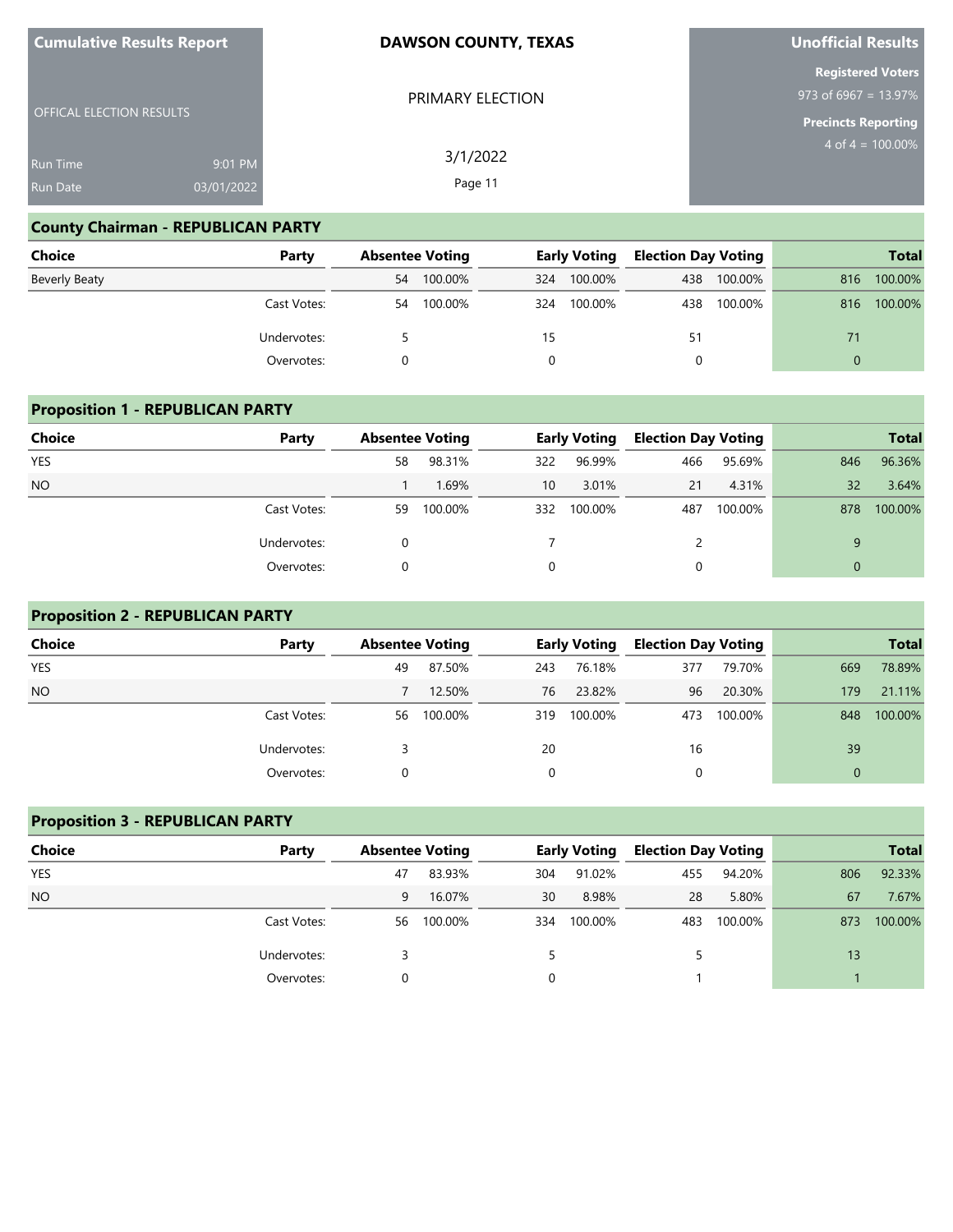| <b>Cumulative Results Report</b> |            | <b>DAWSON COUNTY, TEXAS</b> | Unofficial Results            |
|----------------------------------|------------|-----------------------------|-------------------------------|
|                                  |            |                             | <b>Registered Voters</b>      |
|                                  |            | PRIMARY ELECTION            | 973 of 6967 = 13.97%          |
| <b>OFFICAL ELECTION RESULTS</b>  |            |                             | <b>Precincts Reporting</b>    |
| <b>Run Time</b>                  | 9:01 PM    | 3/1/2022                    | 4 of $\overline{4}$ = 100.00% |
| <b>Run Date</b>                  | 03/01/2022 | Page 12                     |                               |
|                                  |            |                             |                               |

## **Proposition 4 - REPUBLICAN PARTY**

| Choice     | Party       | <b>Absentee Voting</b> |         |     | <b>Early Voting</b> | <b>Election Day Voting</b> |         |          | <b>Total</b> |
|------------|-------------|------------------------|---------|-----|---------------------|----------------------------|---------|----------|--------------|
| <b>YES</b> |             | 57                     | 96.61%  | 321 | 95.82%              | 458                        | 94.82%  | 836      | 95.32%       |
| <b>NO</b>  |             |                        | 3.39%   | 14  | 4.18%               | 25                         | 5.18%   | 41       | 4.68%        |
|            | Cast Votes: | 59                     | 100.00% | 335 | 100.00%             | 483                        | 100.00% | 877      | 100.00%      |
|            | Undervotes: | 0                      |         | 4   |                     | 6                          |         | 10       |              |
|            | Overvotes:  | 0                      |         |     |                     | 0                          |         | $\Omega$ |              |

#### **Proposition 5 - REPUBLICAN PARTY**

| Choice     | Party       | <b>Absentee Voting</b> |         | <b>Early Voting</b> |         | <b>Election Day Voting</b> |         |     | <b>Total</b> |
|------------|-------------|------------------------|---------|---------------------|---------|----------------------------|---------|-----|--------------|
| <b>YES</b> |             | 57                     | 98.28%  | 305                 | 92.15%  | 443                        | 92.68%  | 805 | 92.85%       |
| <b>NO</b>  |             |                        | 1.72%   | 26                  | 7.85%   | 35                         | 7.32%   | 62  | 7.15%        |
|            | Cast Votes: | 58                     | 100.00% | 331                 | 100.00% | 478                        | 100.00% | 867 | 100.00%      |
|            | Undervotes: |                        |         | 8                   |         |                            |         | 20  |              |
|            | Overvotes:  |                        |         | 0                   |         | 0                          |         |     |              |

#### **Proposition 6 - REPUBLICAN PARTY**

| Choice     | Party       | <b>Absentee Voting</b> |         |     | <b>Early Voting</b> | <b>Election Day Voting</b> |         |          | <b>Total</b> |
|------------|-------------|------------------------|---------|-----|---------------------|----------------------------|---------|----------|--------------|
| <b>YES</b> |             | 53                     | 91.38%  | 283 | 86.54%              | 407                        | 85.86%  | 743      | 86.50%       |
| <b>NO</b>  |             |                        | 8.62%   | 44  | 13.46%              | 67                         | 14.14%  | 116      | 13.50%       |
|            | Cast Votes: | 58                     | 100.00% | 327 | 100.00%             | 474                        | 100.00% | 859      | 100.00%      |
|            | Undervotes: |                        |         | 12  |                     | 15                         |         | 28       |              |
|            | Overvotes:  |                        |         | 0   |                     |                            |         | $\Omega$ |              |

# **Proposition 7 - REPUBLICAN PARTY Choice Party Absentee Voting Early Voting Election Day Voting Total** YES 58 100.00% 335 100.00% 474 98.14% 867 98.97% NO 0 0.00% 0 0.00% 9 1.86% 9 1.03% Cast Votes: 58 100.00% 335 100.00% 483 100.00% 876 100.00% Undervotes: 1 4 6 11 Overvotes: 0 0 0 0